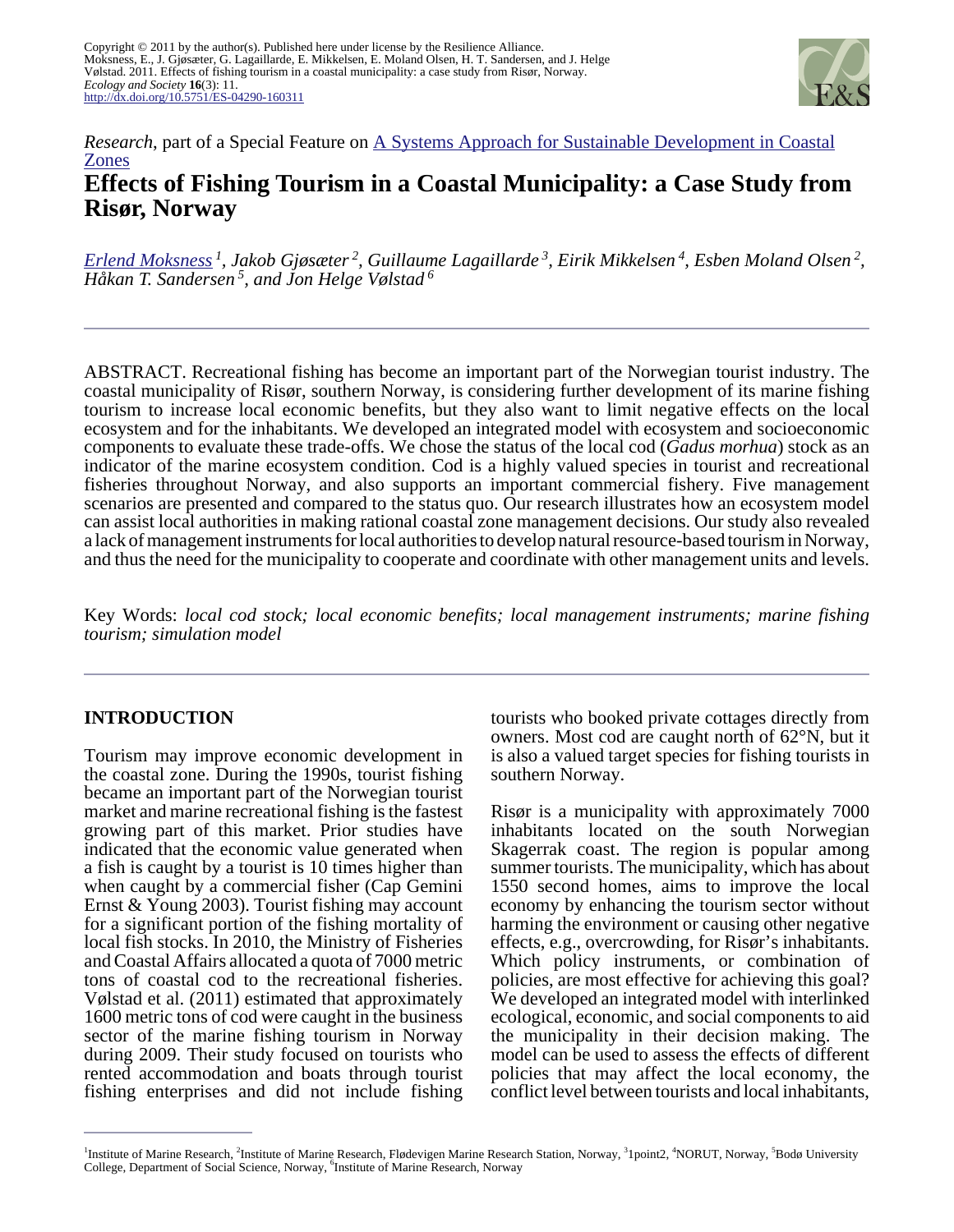and the local ecosystem, including the abundanceat-age of the coastal cod (*Gadus morhua*) stock, which we selected as an indicator species for ecosystem health.

The number of tourist fishing operators in Risør is growing, and the local politicians recognize the potential of this industry to create new jobs and income. The most valued species for tourist anglers in the Risør fjords is the coastal cod, although saithe (*Pollachius virens*) and mackerel (*Scomber scombrus*) often dominate their catches in southern Norway (Vølstad et al. 2011). The coastal cod stocks are more stationary than those in the open sea, and the cod stocks in many fjords are genetically distinct from each other, and from those in the open sea (Knudsen et al. 2003). The long-term trend indicates a decreasing yield in the coastal cod fishery, causing concern for the sustainability of coastal cod stocks of Norway. Many factors may contribute to the decline, but it is likely that the overall fishing pressure is too high (Nedreaas et al. 2008). Predation by seals (*Phoca vitulina*) and cormorants (*Phalacroax carbo sinensis*) also contribute significantly to the natural mortality (Barrett et al. 1990, Bjørge et al. 2002).

We have three major objectives: (1) to present the socioeconomic and ecological setting and the problems and challenges as experienced by the municipality in context; (2) to present the integrated coastal zone model developed in the project (T. S. Hopkins, D. Bailly, and J. G. Støttrup, *unpublished manuscript*), as well as some of the obstacles met and trade-offs made in its development; and (3) to assess alternative management policies presented as five scenarios with different local economic outcome from marine fishing tourism.

## **METHODS**

The Søndeled fjord system is an important part of Risør geography and nature. It is separated from the open Skagerrak by islands and sounds with sills of 30 m or less. Inside the sills are sheltered fjord basins with depths of more than 180 m. Above the sill level, the fjord has an efficient water exchange with the open Skagerrak. A local cod stock spawns in the fjord system, and its shallow eel-grass (*Zostera marina*) areas are important nursery grounds for the 0-group (young-of-the-year) cod. The cod stock is affected by predation from older cod, birds, and

seals, by fishing, (recreational, tourist, and commercial) and by change in available habitat (Fig. 1).

A model implemented in the software ExtendSim ([www.extendsim.com\)](http://www.extendsim.com) was used to forecast the environmental conditions and the resulting local economic benefits for the municipality under several management scenarios ([www.spicosa.eu/so](http://www.spicosa.eu/sondeled/index.htm) [ndeled/index.htm\)](http://www.spicosa.eu/sondeled/index.htm). There are no data available to do hind casting. The model has three interlinked major components, i.e., environmental, social, and economic, and was designed to evaluate management scenarios by comparing the status of the cod stock, the calculated economic output, and an indicator of conflict potential for each scenario with the present situation (baseline run) through simulations.

The environmental component is a demographic cod model that projects the abundance of the cod population in the fjord system in numbers-at-age (age group 0-10) forward in time (up to 50 years). Model runs with up to 100 simulations were conducted to account for the stochastic effects of the random annual cod recruitment. The annual recruitment distributions for fish are generally highly skewed. Hence, the stochastic annual recruitment of coastal cod (measured as abundance of age group 0) in each simulation run was generated by sampling randomly from a log-normal distribution fitted to empirical annual recruitment indices over 90 years (1918-2009) from the same fjord system. The recruitment in each year was obtained by back-transformation, taking into account a standard bias correction (Gilbert 1987). An average recruitment was used for the simulation results for each scenario, but our model-output for each scenario allows for the evaluation of uncertainty in predicted abundance-at-age because of recruitment variability. The starting population of cod is based on the relative strength between agegroup 2-10 obtained from catch data from North Sea cod and the observed density of cod (1.0 to 1.83 tons km²) in the North Sea (ICES 2007), assuming similar mortality rates of age 2+ cod in the North Sea and southern Norwegian fjord systems (Svåsand and Kristiansen 1990). The spawning population and the fishable stock are composed of age groups 4-10 and age groups 2-10, respectively. Data from a capture-recapture study on coastal cod conducted in the same fjord in 2005 (Espeland et al. 2008) were used to test if the abundance and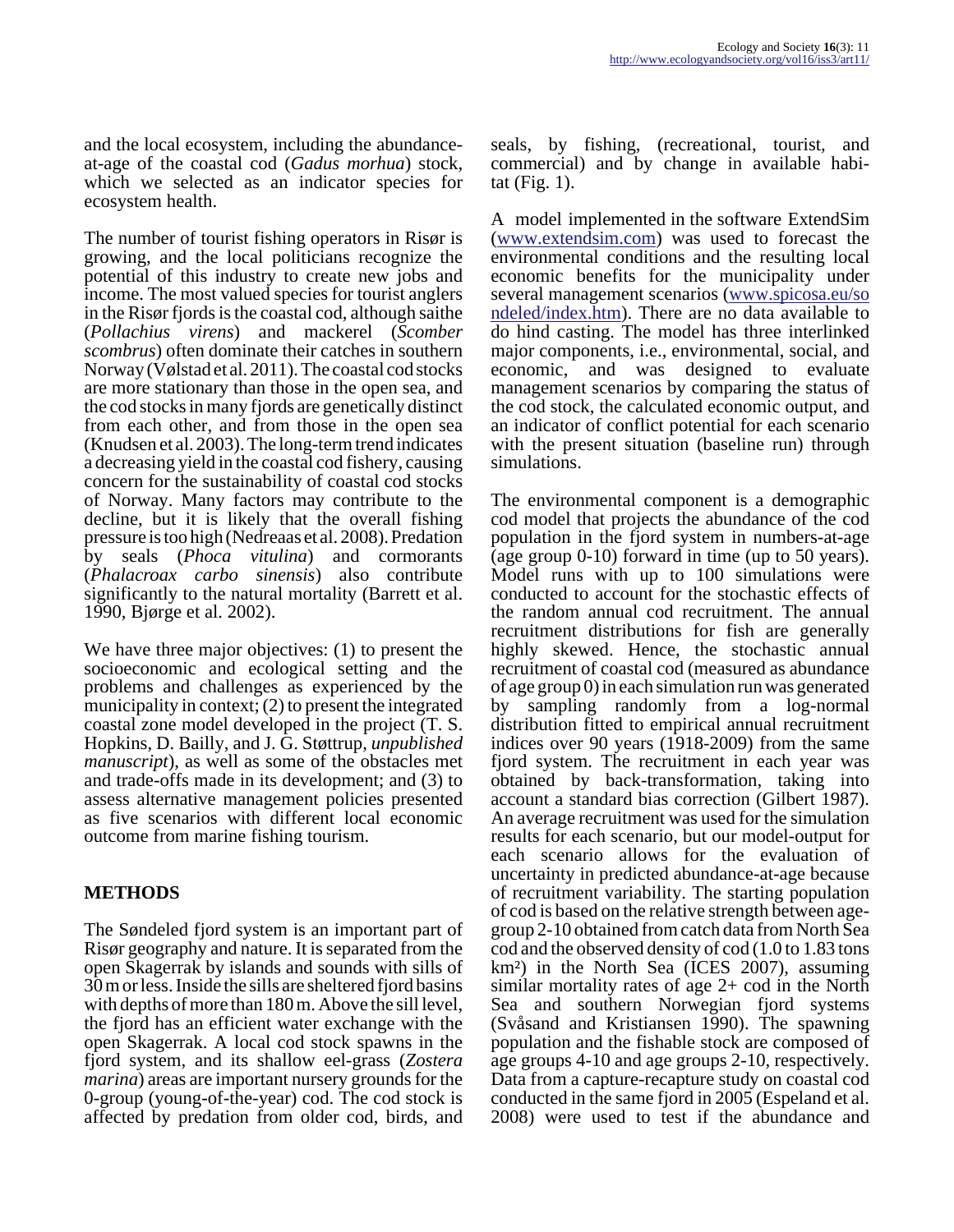**Fig. 1.** Conceptual model of the cod life history, with the main factors affecting mortality.  $Z =$  total mortality,  $M =$  natural mortality,  $F =$  fishing mortality.



composition of the starting population that we constructed was reasonable.

#### **Ecosystem component**

Several factors influence the dynamics of the cod population. In the model the annual mortalities of age group 0 cod caused by cannibalism are estimated based on findings by Julliard et al. (2001). Predation from harbor seals and cormorants are based on findings by Bjørge et al. (2002) and Barrett et al. (1990), respectively. Accurate estimates of catches by recreational, tourist, and commercial fishers in the study area are not available. It is assumed that the amount harvested depends on the fishing effort by the different groups, and on the size

of the cod stock. The bigger the cod stock, the more catch can be expected for a given fishing effort. In addition, the fishing effort or effectiveness depends on regulations. The fishing mortality accounted for by the different stakeholders was based on the Schaefer harvest function (Schaefer 1957). In its simplest form the Schaefer harvest function is a linear relationship between harvest and fishing effort, and between harvest and stock biomass. Normally the commercial fishery in the fjord is conducted with gill nets, with annual catches of three to four tons for each boat, totaling 12-15 tons per year.

Stock enhancement has been included as a scenario option in the model, because previous studies to evaluate the effects of stock enhancement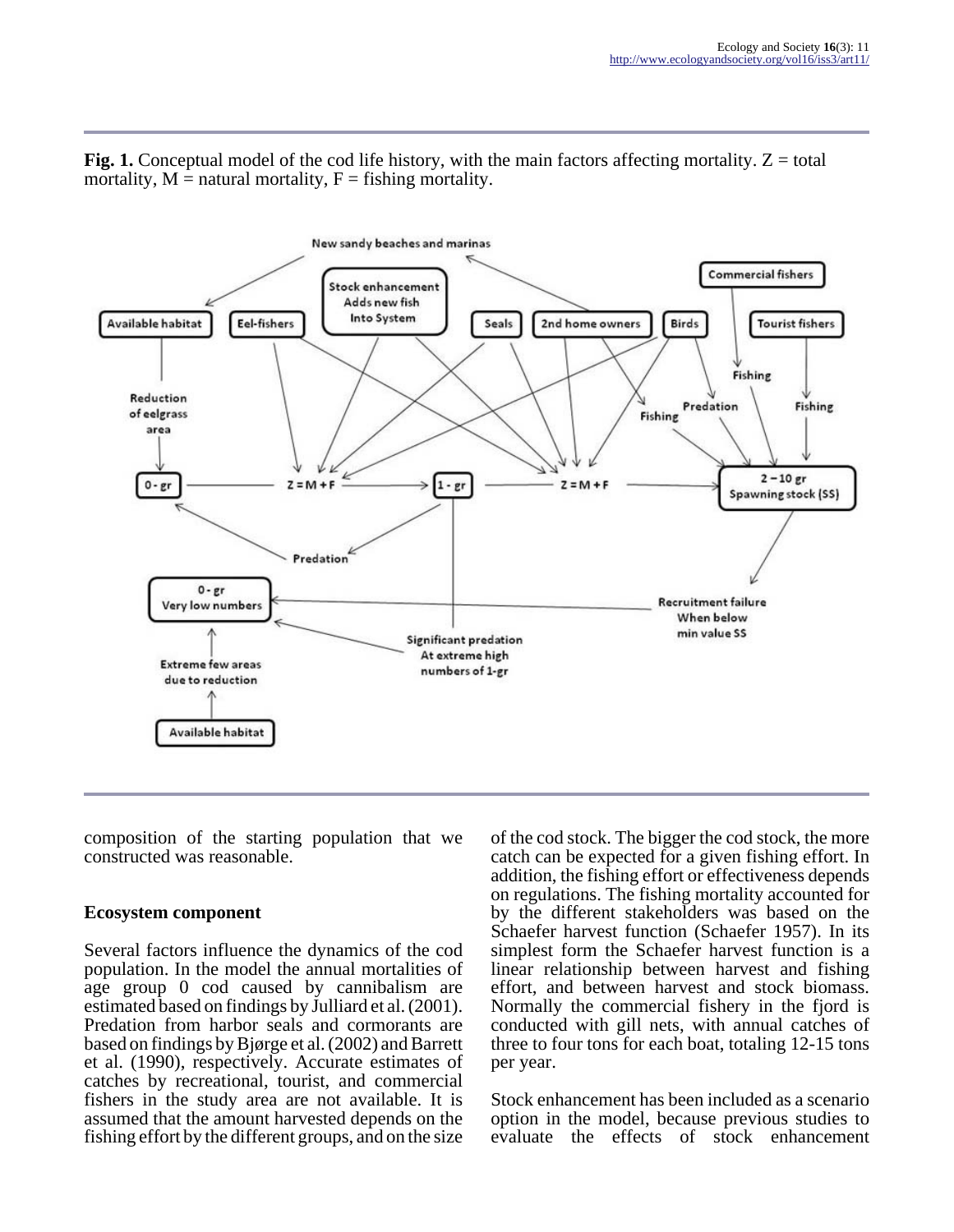conducted in the study area indicated that release of cod of age groups 0-1 can have a significant impact on the total cod population over time (Danielssen and Gjøsæter 1994). A marine hatchery for juvenile cod and Atlantic halibut (*Hippoglossus hippoglossus)* is located in the area.

#### **Socioeconomic component**

To make a reasonable model of how tourism in the Risør municipality gives different economic effects under different public policies, we chose to operate with five categories of tourists: hotel tourists, camping tourists, second-home owners, secondhome renters, and fishing tourists. The choice of categories was primarily based on availability of data on expenditure, season length and fishing pressure, knowledge and assumptions that the tourists in the different categories will respond differently to the public policies we wanted to consider, and that the tourists in the categories will have different motivations for coming to Risør, as well as different lengths of stay, expenditure patterns, impacts on nature, and interactions with local inhabitants. The local economic benefit (LEB) from tourism was mainly calculated by estimating the annual number of tourist days in each tourist category, multiplying it with tourists' daily expenditures, and calculating how this translates into direct and indirect local value-creation.

Based on literature and interviews with residents and stakeholders in the Risør area, the factors listed in Table 1 were selected to model the number of tourist days. A plus-sign for a tourist category and a factor means that increased value for that factor increases the number of tourists-days for that category. For example, the state of the coastal cod stock (row 10) affects positively the number of tourist days for second-home owners, second-home renters, and fishing tourists, but not tourists staying at hotels or camping. The actual numbers used to calculate the impact of the factors in Table 1 on tourist days for each of the categories of tourists is given in the detailed documentation of the model available at [www.spicosa.eu/sondeled/index.htm](http://www.spicosa.eu/sondeled/index.htm).

Figures for daily expenditures (Table 2) are based on Ericsson and Grefsrud (2005), Dybedal (2006), Farstad and Rideng (2008), Auno and Sørensen (2009) and NORUT (2009). The LEB of these are calculated with estimates of local share of expenditures and multipliers based on Ericsson and Grefsrud (2005), Dybedal (2006), and Auno and

Sørensen (2009). The economic effects of construction and maintenance of second homes are calculated separately, based on Ericsson and Grefsrud (2005).

The biggest challenge in the making of the economic component has been to calibrate the effects of the independent variables on the number of tourist days for the different tourist categories. In general, there have not been many previous studies on which to base this, and not much local data against which we can calibrate. Hence, the outcomes of our model must be used with caution.

A simple indicator of the potential conflict level has been included to measure how the local inhabitants consider the impacts of tourism. More tourists, in terms of total number of tourist days, increase the conflict indicator, whereas more LEB reduce it.

## **Calibrating the model**

To examine the effects of different scenarios, the present baseline condition of the environment and economy must first be verified. The results of baseline runs mirror what we believe is the present number of tourists, the LEB, the effect on the cod stock by involved stakeholders, and the conflict factor. In the baseline runs the Søndeled Fjord was specified to have 10 birds, two seals, three eel (*Anguilla anguilla*) fishers, three commercial fishing boats, no regulations, no stock enhancement, and allowance of 500 new second homes in the area. Each run included 100 simulations and the results given in Table 3 are based on the average across simulations. Simulation runs of the baseline conditions showed little variation, indicating that the outputs in the model are stable. The estimated abundance of the local cod stock, i.e., the environmental indicator, in the baseline runs has been compared with estimates based on the 2005 capture-recapture study (Espeland et al. 2008), noting that the result should be interpreted with care because of the very small number of recaptures. Based on this, the number of age  $1+\text{cod}(1)$  year or older) in the total Risør fjord system was calculated both based on total fjord area (20,884 cod) and volume  $(49,343 \text{ cod})$ . The number of age  $1+\text{cod}$ calculated during tuning of the baseline run of the model was 36,616, indicating that the results from these two approaches match reasonably well, and that the model is a reasonable representation of the present status of the local cod stock.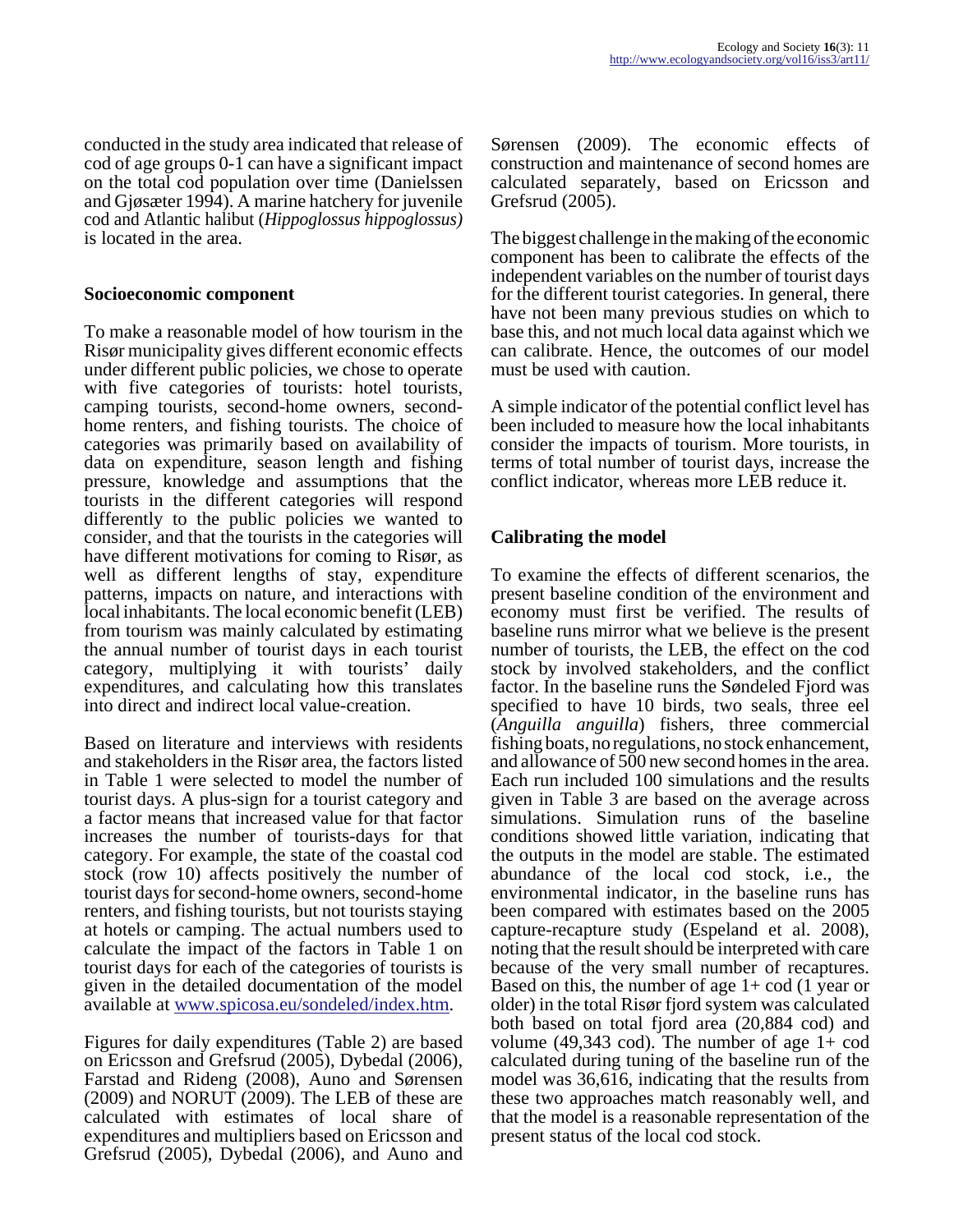|    | Factor / Tourist category                                                  | Hotel<br>tourists                                                            | Second-<br>home<br>owners | Fishing<br>tourists | Second-<br>home<br>renters | Camping<br>tourists |
|----|----------------------------------------------------------------------------|------------------------------------------------------------------------------|---------------------------|---------------------|----------------------------|---------------------|
| 1. | Total number of tourist days last year                                     |                                                                              |                           |                     |                            |                     |
| 2. | Conflict potential indicator between tourists and locals                   |                                                                              |                           |                     |                            |                     |
| 3. | Accomodation capacity, second homes for rent                               |                                                                              |                           | $^{+}$              | $^{+}$                     |                     |
| 4. | Accomodation capacity dedicated for fishing tourists                       |                                                                              |                           | $^{+}$              |                            |                     |
| 5. | Quality of accomodation dedicated for fishing tourists                     |                                                                              |                           | $^{+}$              |                            |                     |
| 6. | Accomodation capacity, Hotel                                               | $^{+}$                                                                       |                           |                     |                            |                     |
| 7. | Accomodation capacity, Camping                                             |                                                                              |                           | $^{+}$              |                            | $^{+}$              |
| 8. | Landscape and environmental quality index                                  | $^{+}$                                                                       | $^{+}$                    | $^{+}$              | $^{+}$                     | $^{+}$              |
| 9. | Regulation on construction of second homes <sup><math>\dagger</math></sup> |                                                                              |                           |                     |                            |                     |
|    | 10. Size of coastal cod stock                                              |                                                                              | $^{+}$                    | $^{+}$              | $^{+}$                     |                     |
|    | 11. Regulations on tourist fishing $‡$                                     |                                                                              |                           |                     |                            |                     |
|    | 12. GDP growth in Norway                                                   | Growth in GDP above a certain level affects the total volume of<br>tourists. |                           |                     |                            |                     |

**Table 1.** How increased values of factors influence the number of tourist days per year in the different tourist categories.

† The total number of second homes allowed in the municipality.

‡ More restrictive regulations affect tourist days negatively.

The number of tourists used as the baseline during the tuning of the model was compared to (1) official accommodation-data for 2007 for hotels and camping from statistics Norway ([www.ssb.no\)](http://www.ssb.no), (2) second-home use estimates based on Ericsson and Grefsrud (2005), and (3) our own estimate of number of fishing tourists based on available accommodation capacity in Risør. Estimates of fishing pressure by different tourist groups were also facilitated by the tuning of the model to produce a stable baseline of number of tourists by category, as well as a stable cod stock. Our estimates of LEB and potential conflict level follows straightforward from tourist numbers and cod stock size.

### **MANAGEMENT SCENARIOS AND SIMULATION RESULTS**

A total of five scenarios were chosen to represent management options in the model:

- Scenario 1: no birds, seals, or eel fishing (protecting 0- and 1 group cod)
- Scenario 2: no cod fishing at all (protecting cod all through the year)
- Scenario 3: no commercial cod fishing throughout the year
- Scenario 4: stock enhancement (annual release of  $100,000 \times 0$ - and  $25,000 \times 1$ -group cod)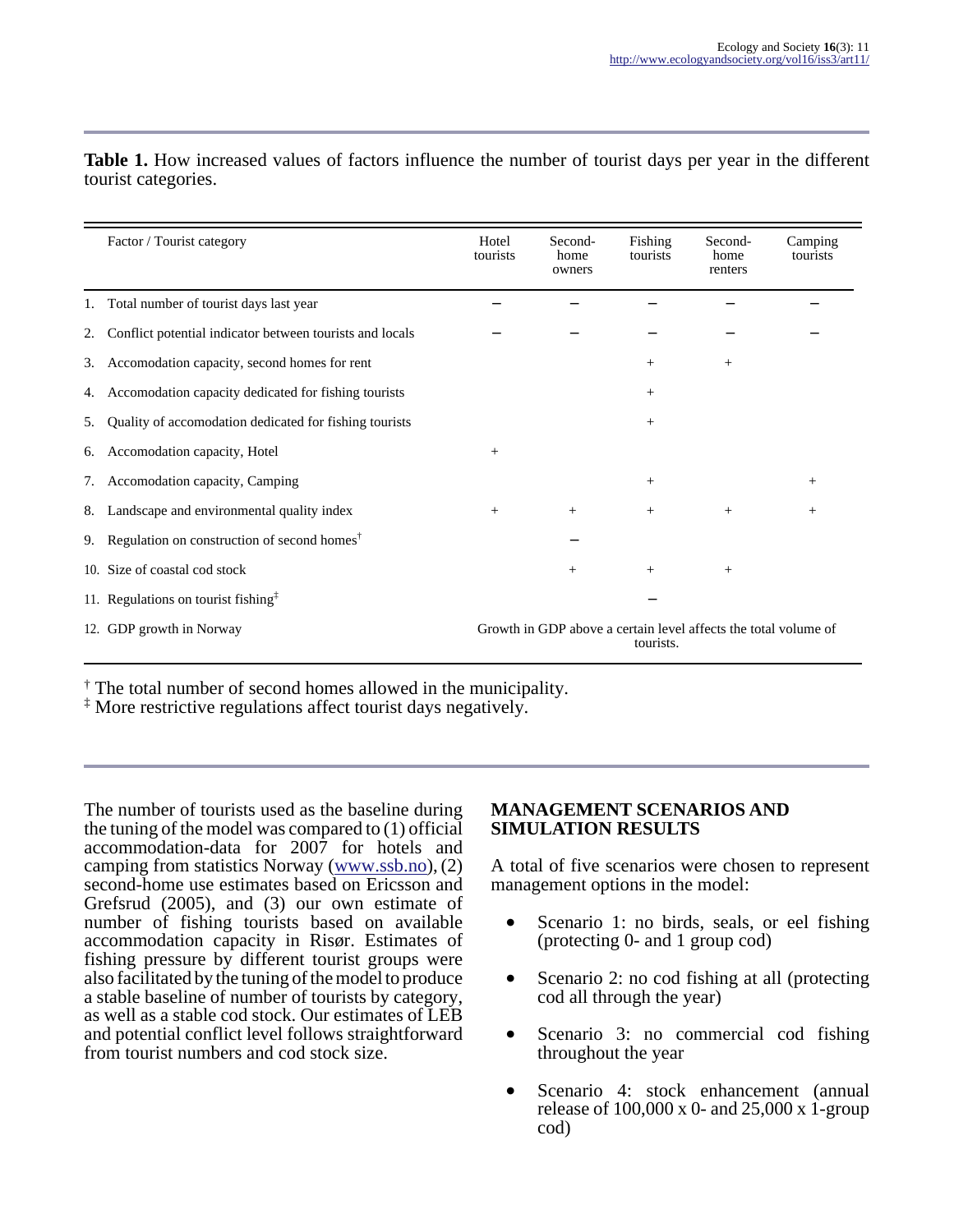| Tourist group                                      | Hotel tourists | Second-home<br>owners | Fishing tourists | Second-home<br>renters | Camping tourists |
|----------------------------------------------------|----------------|-----------------------|------------------|------------------------|------------------|
| Average daily expenditure NOK                      | 1206           | 100                   | 556              | 716                    | 396              |
| Tourists per day in season 2007                    | 150            | 3587                  | 50               | 100                    | 660              |
| Season length (days) per year                      | 95             | 46                    | 180              | 45                     | 90               |
| Tourist days in 2007                               | 14,250         | 165,000               | 9000             | 4500                   | 59,400           |
| LEB in baseline run $(1000 \text{ NOK})^{\dagger}$ | 18.447         | 14,218                | 2520             | 3332                   | 26,796           |
| Cod catch in baseline run $(kg)^{\ddagger}$        | $\theta$       | 2498                  | 2079             | 78                     | 426              |

**Table 2.** Data by tourist group used in the economical component of the model (NOK = Norwegian kroner; 1 € is approximately 8 NOK; LEB = local economic benefit).

† Only based on daily expenditure. Construction of second homes and maintenance of second homes are not included. The LEB from these activities were, respectively, 152,000 and 7,579,000 NOK in the baseline run. For the commercial fishery, the LEB was 166,000 NOK in the baseline run. ‡ The commercial fishers caught 10,377 kg in the baseline run.

Scenario 5: five star service level on accommodation dedicated to fishing tourists and allow 2500 new second homes

 The results of the five scenarios are given in table 3 as percent deviation from the baseline run. Scenario 1, which reduces the mortality of age group 0 and 1 of the cod, resulted in a significant increase in cod biomass and total annual yield from the cod stock, including an increased number of fishing tourists and increased LEB both for this group and the commercial fishers. Scenario 2, which banned all fisheries on the cod stock, resulted in increased cod biomass, however, in the model the total cod biomass (age-classes 2-10) was limited to approximately twice the abundance of the baseline run. Fishing tourists would disappear from the area under a fishing ban, resulting in an overall reduction in total tourist days and LEB, but the conflict factor would likely increase. Scenario 3, which banned commercial fisheries on the cod stock, again resulted in increased cod biomass; however, the maximum biomass was regulated as in scenario 2. The scenario led to a small decrease in annual yield from the cod stock, and a large increase in the number of tourist days and LEB among fishing

tourists, but only a limited increase in total tourist days and LEB. In Scenario 4 local cod (age groups 0 and 1) were produced in a local hatchery and the juveniles released in the fjord. This stocking of juveniles greatly increased the cod biomass and annual yield in the fisheries over time, and resulted in increased tourist days and LEB from the fishing tourists, but again only a limited effect on total tourist days and LEB. Finally, in Scenario 5 service level on accommodation dedicated to fishing tourists has been increased to the maximum, i.e., five stars, 40 beds, and the permit to construct new second homes has been increased five times, to 2500. Note that the investment costs of upgrading the fishing tourist accommodation have not been included in the analysis. The scenario had a positive effect on tourist days and LEB from the fishing tourists, however, only small effects could be seen for the other stakeholders.

## **DISCUSSION**

This paper presents a quantitative model with both ecosystem and socioeconomic components. The model was useful to assess trade-offs faced by a Norwegian coastal municipality, Risør, in their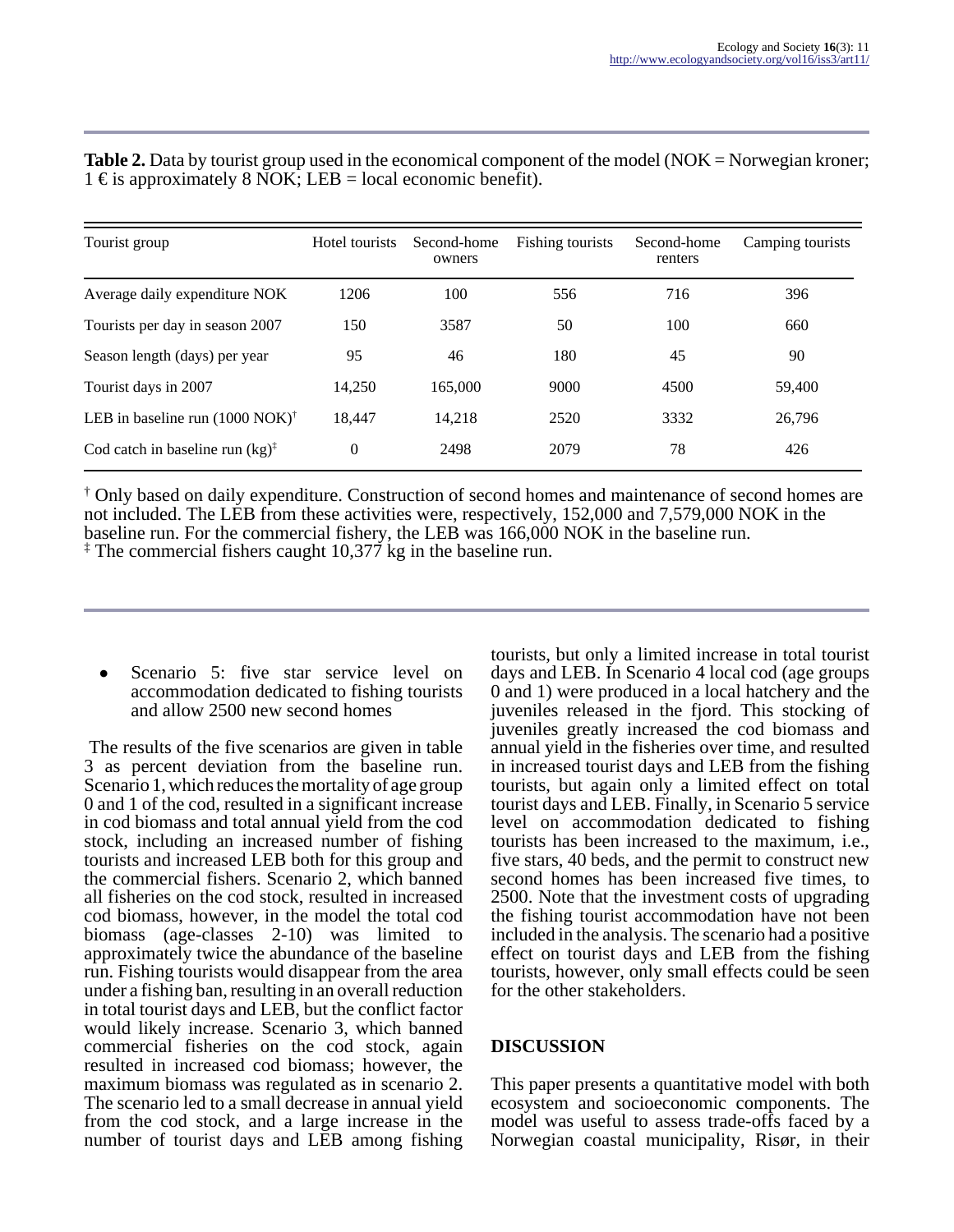**Table 3.** Expected change (semiquantitative grading) in the dependent variables from baseline condition, based on model-runs where the independent variables are specified in five management scenarios. Grading: 'not important'  $(+/-)$ , 'important'  $(++/-)$ , and 'very important'  $(+++/--)$ . In scenario 2 and 3 the cod stock  $(2-10 \text{ year-classes})$  are only allowed to approximately double its biomass. (NOK = Norwegian kroner; 1)  $\epsilon$  is approximately 8 NOK; LEB = local economic benefit).

| Parameter              | <b>Baseline</b> | Change from baseline (%) |              |              |                |            |  |  |  |
|------------------------|-----------------|--------------------------|--------------|--------------|----------------|------------|--|--|--|
|                        |                 | Scenarios                |              |              |                |            |  |  |  |
| Cod stock (tons)       |                 | $\mathbf{1}$             | $\sqrt{2}$   | 3            | $\overline{4}$ | 5          |  |  |  |
| 2-10 year class        | 30.6t           | $++ (48)$                | $+++ (97)$   | $+++ (109)$  | $++(74)$       | $-(-10)$   |  |  |  |
| Annual yield           | 20t             | $++ (34)$                | $-- (-89)$   | $-(-5)$      | $+++ (122)$    | $-(-4)$    |  |  |  |
| Commercial<br>fishers  | 10.4t           | $++(49)$                 | $--- (-100)$ | $--- (-100)$ | $++(113)$      | $-(-10)$   |  |  |  |
| Fishing tourists       | 2.1 t           | $++(88)$                 | $--- (-100)$ | $+++ (215)$  | $+++ (222)$    | $+(33)$    |  |  |  |
| <b>Conflict factor</b> | 3.5             | $-(-0.4)$                | $+(2.8)$     | $-(-0.4)$    | $-(-2.3)$      | $+/-$ (0)  |  |  |  |
| <b>Tourist days</b>    |                 |                          |              |              |                |            |  |  |  |
| Total                  | 252,035         | $+(0.8)$                 | $-(-1.2)$    | $+(3.1)$     | $+ (2.0)$      | $+(0.9)$   |  |  |  |
| Second-home<br>owners  | 167,267         | $+ (0.4)$                | $+(0.8)$     | $+(0.8)$     | $+(0.9)$       | $-(-0.1)$  |  |  |  |
| Fishing tourists       | 5036            | $++ (25)$                | $--- (-100)$ | $+++ (55)$   | $+++ (61)$     | $+++ (52)$ |  |  |  |
| <b>LEB</b>             | In NOK 1000     |                          |              |              |                |            |  |  |  |
| Total                  | 73.209          | $+(1.2)$                 | $-(-2.8)$    | $+(2.2)$     | $+ (4.4)$      | $+(1.6)$   |  |  |  |
| Second-home<br>owners  | 14.218          | $- (0.4)$                | $+(0.8)$     | $+(0.8)$     | $+(0.9)$       | $-(-0.1)$  |  |  |  |
| Fishing tourists       | 2.520           | $+(25)$                  | $--- (-100)$ | $+++ (55)$   | $+++ (61)$     | $+++ (52)$ |  |  |  |
| Commercial<br>fishers  | 0.166           | $++(49)$                 | $--- (-100)$ | $--- (-100)$ | $++(113)$      | $-(-10)$   |  |  |  |

ambitious effort to improve the local economy by stimulating tourism to improve development without causing harm to the environment or negative effects for the public.

In scenario 1 the costs of seal and bird hunting, and the losses associated with banning eel fishing were not included in the model because these are considered negligible compared with the estimated overall increase in local economic benefits. The

local stock of seals is considered an important predator of small cod. In March 2010 the Mayor of Risør applied for permission to open up seal hunting for the public as a measure to decrease the predation on the cod population in the area. It is debated whether the seals in the case area are stationary or whether they are migrating along the coast. If most of them are migrating, local programs to control the seal population will have limited effect.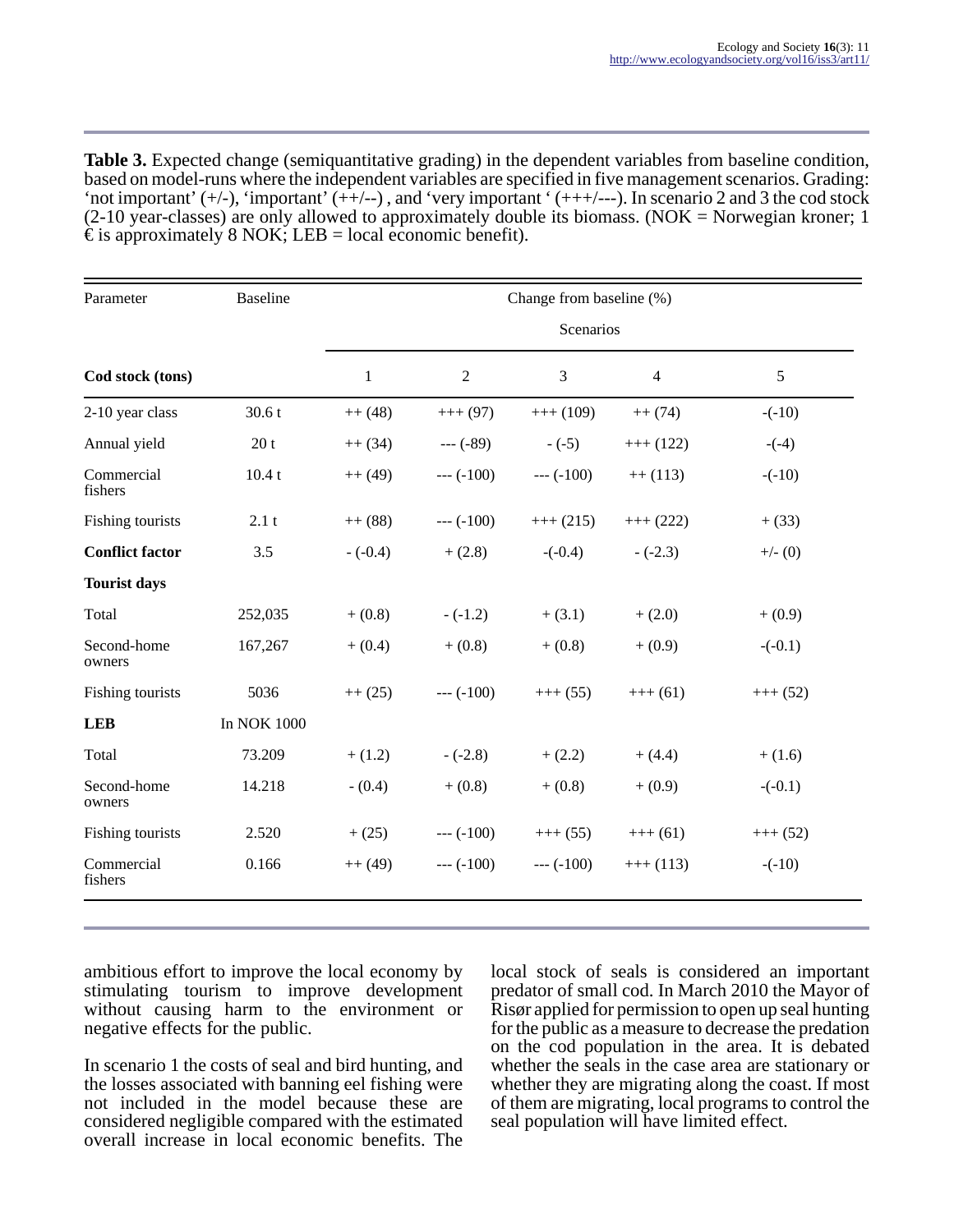The regional fishermen's organization applied for permission to extend the hunting season for cormorants in 2007 and 2009 in an effort to reduce the mortality of the cod population, but did not succeed. In the county of Aust-Agder some 600 cormorants are reported shot every year (Directorate of Nature Management, Norway 2010, *personal communication*). Illegal hunting is considered to be negligible. There are no quotas on cormorants, but a general hunting license fee applies. The municipality may organize hunting to decrease the population, but has so far not done this. In conclusion, the municipality has some means to influence the local cormorant and seal populations and can thereby influence the local cod stock.

Marine protected areas (MPAs) have been introduced in Norway over the last decades, mainly to protect fish spawning grounds, and bottom habitats. It is also possible to prohibit fishing for specific species in MPAs, and scenarios 2 and 3 are examples of this. A strong model assumption in our study is that fishing tourists totally disappear if cod fishing is banned. As saithe and mackerel dominate catches taken by tourists in southern Norway (Vølstad et al. 2011), a ban on cod fishing in the Søndeled fjord system may have less impact on the local economy than we predict. A ban on only commercial fishing, as in scenario 3, is predicted to increase the local economic benefits from tourism far more than the losses from the commercial fishery. Despite significant uncertainty regarding how tourism is in fact affected by changes in the cod stock, we believe it can be concluded based on the modeling that a ban on the very limited commercial fishery in the study area will cause economic losses that clearly will be outweighed by positive effects from tourism. The municipalities do not have the legal power to implement MPAs in their coastal zone. These two scenarios can therefore only be introduced in cooperation with the fishery authorities. In general, the commercial fishers' right to fish is highly valued in the entire commercial fisheries sector, and only special circumstances will legitimate an infringement of their rights. Because the municipalities do not have the legal power to introduce MPAs in their coastal zone, they can only achieve change through lobbying, in collaboration with the fishing tourism sector.

The hatchery in Risør could support a local stock enhancement program as outlined in scenario 4, but this would be costly for the municipality. Although the scenario with stock enhancement is evaluated to give the largest increase in LEB, this result should not be taken as evidence that this is the most costeffective measure among those considered in the scenarios because of the uncertainties in the model. Nevertheless, stock enhancement may be a good way of increasing the LEB from tourism.

Basically, in the model, the limit on construction of new second homes in scenario 5 does not limit the number of tourist days or the economic effects of tourism. The municipality has legal authority to control the number of second homes and number of beds in dedicated fishing tourists' accommodation. Up to now, however, Risør has practiced a conservative policy regarding the construction of new second homes compared with most other coastal municipalities in the region. However, this policy can be changed by a single decision in the municipality council. The quality and standard of dedicated accommodation for fishing tourists cannot be dictated by the municipalities because such accommodation is built by private entrepreneurs. However, the municipality can encourage the entrepreneurs to choose high quality standards, and entrepreneurs may also find themselves in a "quality-contest" if only a limited number of construction prospects will get municipal acceptance.

The introduction of new policy options based on new knowledge may challenge the hegemony of some user groups and interests both at the national and local municipal level. Reallocation of fish resources by increasing quotas to, in particular, foreign fishing tourists at the expense of local commercial and recreational fishermen may challenge the locals' sense of fairness and traditional rights, even if many locals may benefit economically through tourism-related incomes. This may increase the conflict level both between locals and tourists, and between different local groups. Although there is a potential for conflicts between commercial fishermen and tourist fishers, we have not explicitly modeled this into our conflict indicator. This is because, although commercial fishermen in general have a strong position regarding marine and fishing rights, the number of commercial fishermen is very small in the case area.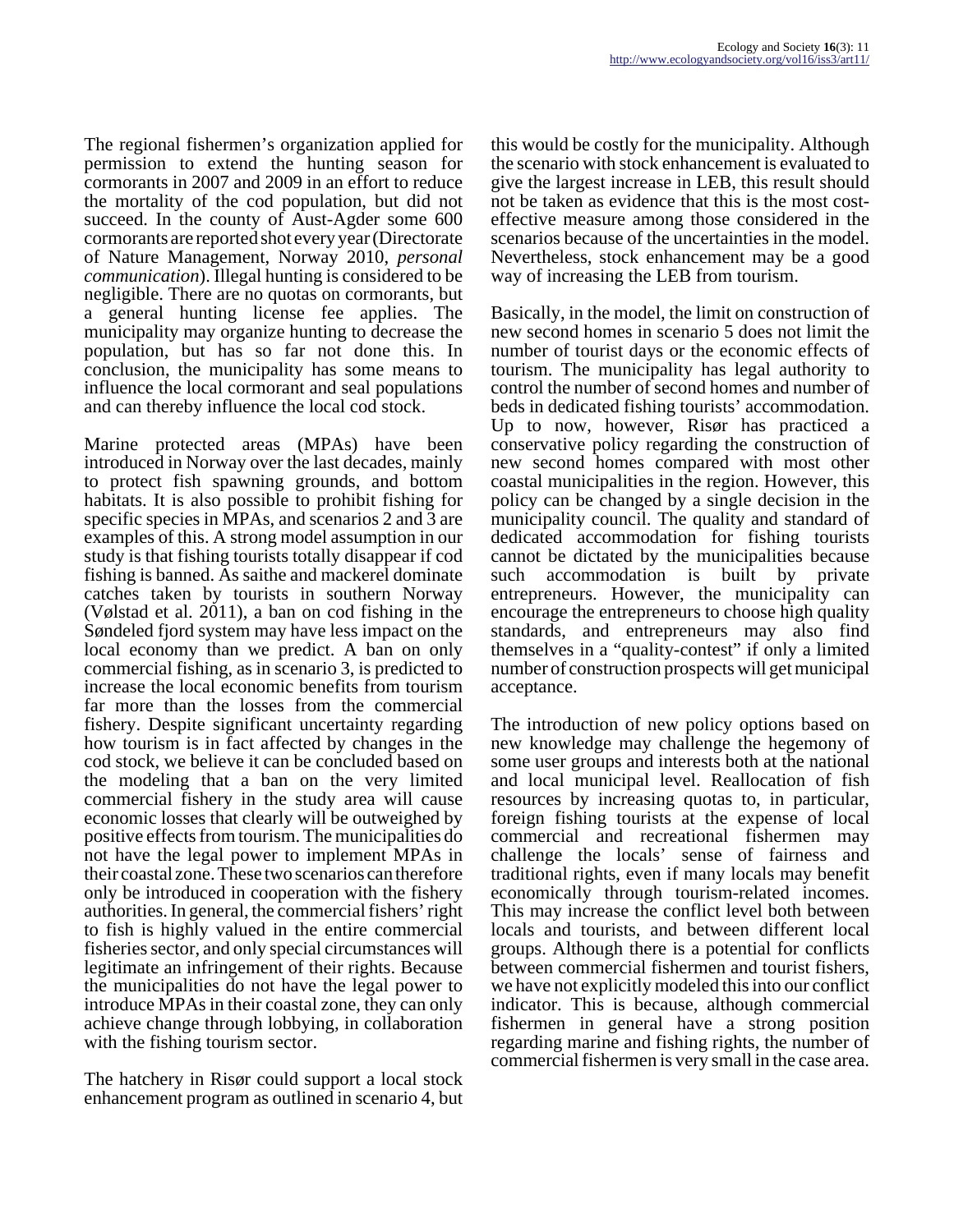#### **Model limitations and possibilities**

A shortage of reliable data to model environmental, social, and economic conditions at a local scale is usually the norm because of small sample sizes. Surveys of fisheries and the environment are typically designed to provide estimates at larger spatial scales. Also, survey data on socioeconomic conditions are often aggregated to larger spatial scales because of confidentiality issues. We deliberately kept the model simple, with only one species of harvested fish. This parsimonious approach at the expense of realism was driven by the limited data available, and allowed a transparent modeling of the scenarios. However, because the tourist and recreational fishery might increase in the future, other key species could be introduced in the environmental component. This would make the model a more realistic representation of the dynamic system, but the added complexity could result in less predictive power because of an increase in number of parameters.

Estimating the number of tourist days is a crucial element of our model. Of the baseline figures used for tourist days (see Table 2), the estimates for second-home renters and fishing tourists are uncertain. For the other categories of tourists the estimates are based on official statistics and surveys. Of the different factors that are found to affect tourism to a specific destination in the literature, income, relative prices, travel costs, and major oneoff events, like world financial crises, Asian flu, and destinations hosting Olympic games, are the most important ones (Crouch 1995, Lim 1997, Li et al. 2005). These determinants of tourism flows are of limited usefulness for the present case, with its focus on what the local municipality may do to affect tourism. Some previous studies have tried to explain the choice of tourist destination, and length of stay there, based on characteristics of the destination and/or tourist groups (Rugg 1973, Papatheodorou 2001, Klenosky 2002, Seddighi and Theocharous 2002, Huybers and Bennett 2003, Marcoullier and Prey 2005). The motivation of different tourist groups to visit destinations with specific qualities moderates the importance of income and cost factors (Nicolau and Más 2006). This means that destinations with unique qualities, attractive for special interest groups, are less sensitive to price changes than other destinations. It is a challenge to choose which characteristics of a destination to include when estimating the influence of destination qualities on tourism demand (Seddighi and

Theocharous 2002). The landscape and environmental index we ended up with includes the density of second homes in the municipality, the number of birds and seals, and the state of the coastal cod stock. The more unspoiled the nature is, and the more wildlife there is, the more tourist days are generated. We assume this holds true for all the tourist categories, but not with equal strength. Secondhome owners and camping tourists are for instance assumed to care more about this than hotel tourists. For all of the variables assumed to influence the number of tourist days the uncertainty is significant. Hence, more quantitative studies are necessary in this field.

It is possible that the demand for constructing new second homes in the Risør area is underestimated in the model. The economic effects of maintenance of second homes is substantial (estimated at around 7.5 million Norwegian kroners), and a large underestimate on the demand for new second homes would affect the overall efficiency and precision of the model substantially.

In our model we have chosen a very simple indicator of the potential conflict level between tourists and local residents. Tourism can have both negative and positive impacts in an area, on social, cultural, economic, and environmental dimensions (Ap and Crompton 1998). To what extent negative or positive effects of tourism either reduce or increase support for development of tourism and generate hostility toward tourists depends both on the type of effects and their magnitudes (Gursoy and Rutherford 2004). Residents are not a homogenous group, so perceptions of tourism and attitudes toward it will vary (Törn et al. 2007). Gursoy et al. (2009) investigated attitudes toward mass tourism and "alternative" tourism development, i.e., ecotourism, cultural heritage tourism, and outdoor recreational tourism. They found it almost impossible to come up with a type of development that everyone will endorse. Sharma and Dyer (2009) found that those involved in and benefitting from tourism are more likely to be positive toward it. Residents worried about the state of the local economy are more supportive of tourism development and less likely to be troubled by its social cost, whereas those that use the same resources as tourists are more likely negative toward tourism (Gursoy et al. 2009). These cited works indicate that constructing a robust and simple indicator for potential conflict level is virtually impossible. The size of the LEB from tourism does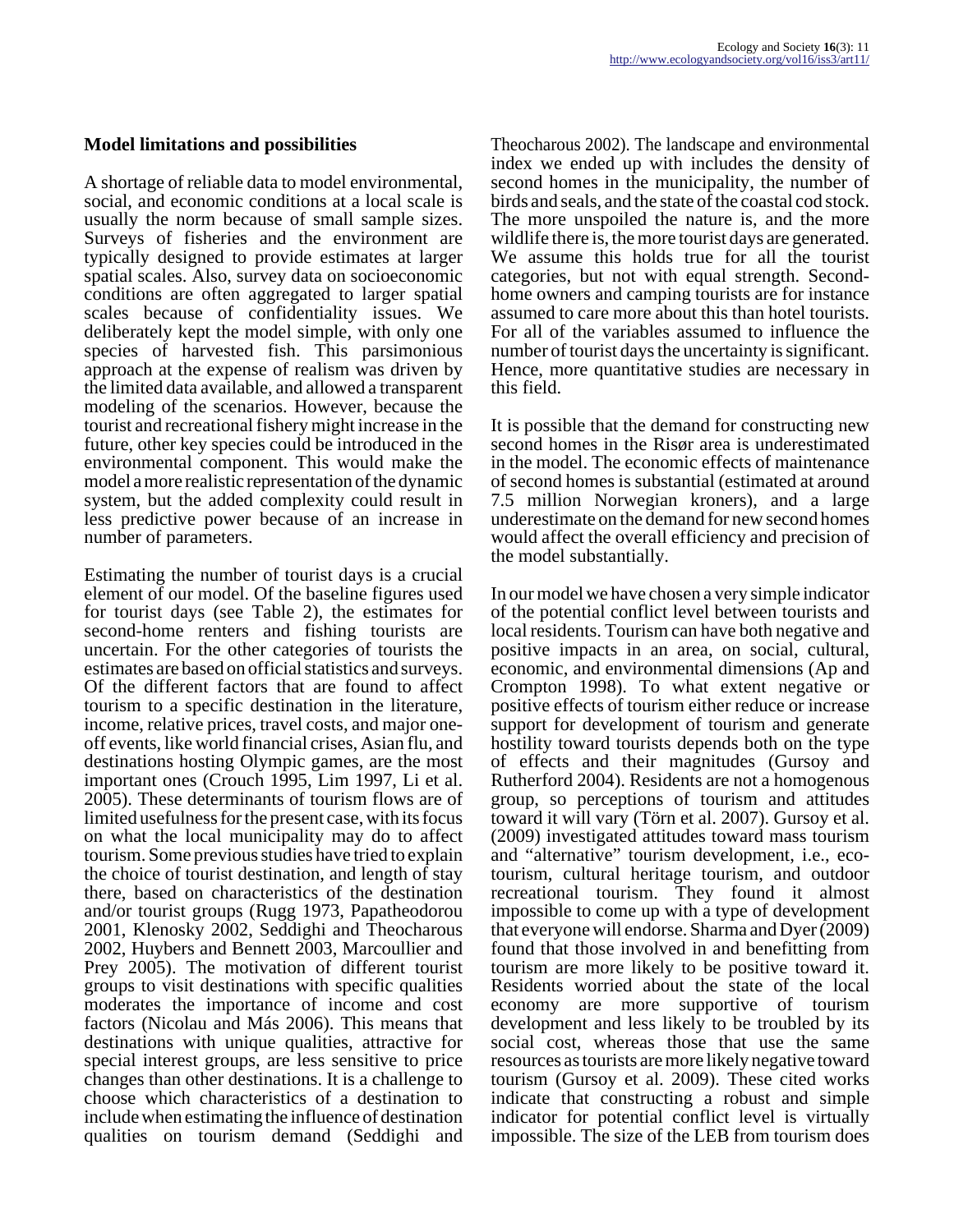seem central though, and particularly in relation to the state of the economy in the municipality. The 2006 municipal plan for Risør states that the municipality lost a significant number of jobs in the early 2000s, only some of which have since been regained. Major local industries are seen as exposed to sharp competition from low-cost countries. Unemployment figures for 2005-2009 are, however, fairly low, indicating no crisis.

## **CONCLUSION**

The model presented here is a first attempt at an integrated quantitative approach toward understanding the interactions between economic, ecological, and social aspects of nature-based tourism in a Norwegian coastal municipality. The study has highlighted some challenges related to the development and implementation of the model, with its environmental component focused on different uses of the local cod stock. The effort particularly generated some interesting results related to the data requirements, interdisciplinary Coastal Zone Management (CZM) approaches, and the linking of science and policy. The results from running scenarios to evaluate municipality policy options for increasing the economic effects of tourism should be used cautiously, but indicate that increasing the availability of coastal cod for tourists is a possible strategy. Several measures for implementing such a strategy have been explored.

In data poor environments, which seems to be the general case for local CZM, the models and their input and output figures may be a tool for managers to evaluate qualitative estimates of important linkages between ecological, economic, and social variables based on an integrated approach. This can help them make useful rules-of-thumb based on a quantitative sense of the order of magnitude of change under each management scenario. Where stakeholders have some useful data, the models may help them identify which other data should be prioritized for collection, should they choose to use limited resources to gather more data.

The data requirements of even a small-scale modeling project like this are almost insurmountable. However, that this case experienced a more serious lack of data on the economic side rather than on the biological is probably mainly a reflection of the especially good availability of biological data in this particular case.

On the one hand, the methodology applied here with focus on quantitative modeling makes these shortcomings even more serious because it also leaves out valuable, but not quantifiable, variables and information. The methodology and design of the approach should therefore be more open where qualitative approaches should also be included in a larger interdisciplinary CZM toolbox. This is perhaps most obvious for the analysis of the potential conflict level between locals and tourists. On the other hand, the relations and knowledge provided by the model are general enough to be of some value in other coastal areas as well, comparable to the one in Risør.

The project has also revealed some dilemmas related to the municipality's possibility of translating the provided knowledge into policy measures. First, some of the policy instruments suggested by the knowledge and the scenarios must be implemented by regional or national authorities because the municipalities do not have the necessary authority, e.g., in fisheries. Second, measures that are not in line with locals' conceptions of fairness and rights may not receive enough support in the municipal council, both for measures that the municipality can introduce on its own and those it must ask others to implement. Third, just raising some of these issues may initiate or increase conflicts between local stakeholders, or between locals and tourists.

*Responses to this article can be read online at: [http://www](http://www.ecologyandsociety.org/vol16/iss3/art11/responses/).ecologyandsociety.org/vol16/iss3/art11/ responses/*

### **Acknowledgments:**

*The authors wish to thank the representatives of Risør municipality, and the participating local stakeholders and interviewees. Funding acknowledgments are given to the Community's Six Framework Program (IP SPICOSA) and the Norwegian Research Council. Opinions expressed in this publication reflect only the authors' views and the community is not liable for any use that may be made of the information contained therein.*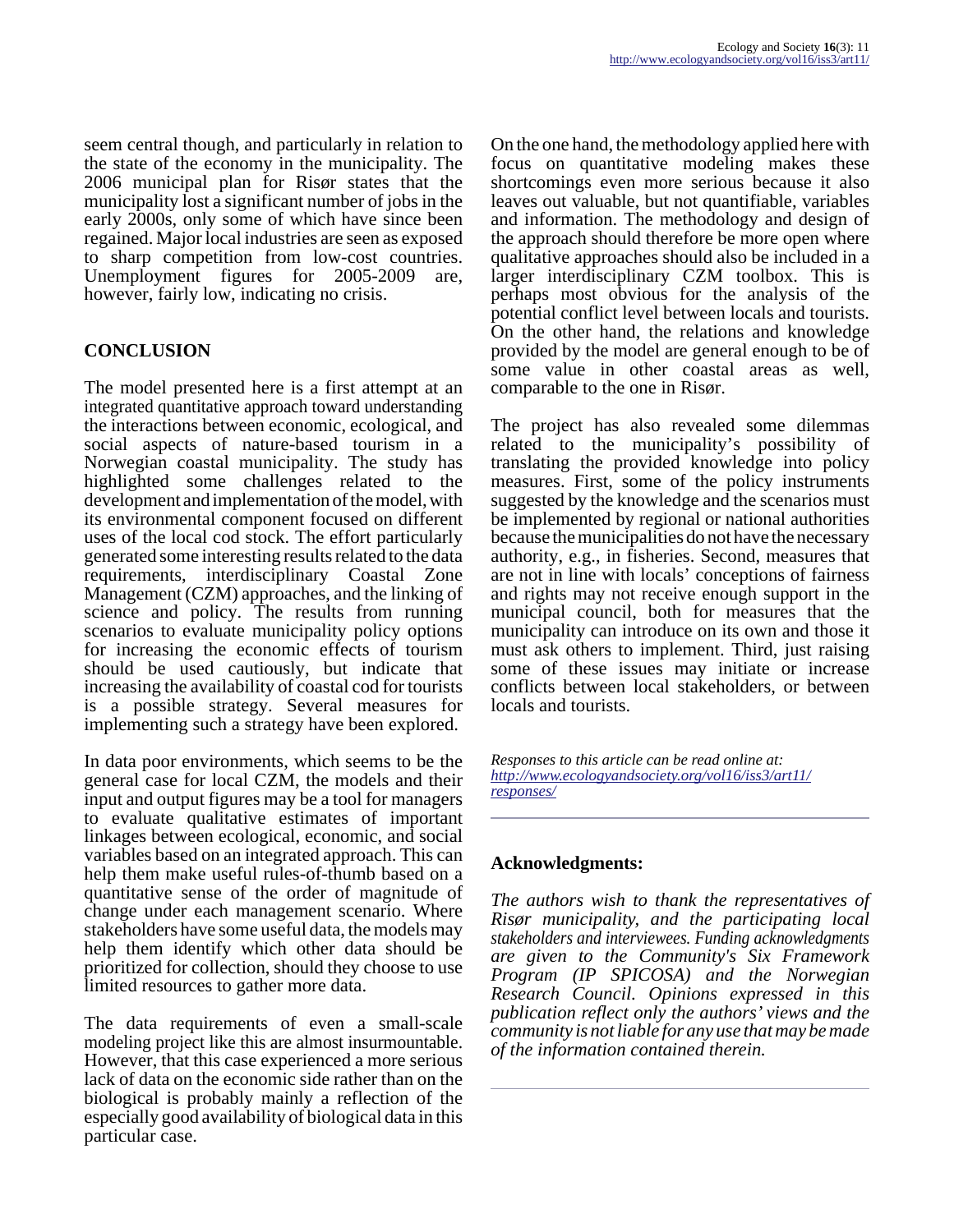### **LITERATURE CITED**

Ap, J., and J. L. Crompton. 1998. Developing and testing a tourism impact scale. *Journal of Travel Research* 37(2):120-130. [http://dx.doi.org/10.1177/](http://dx.doi.org/10.1177/004728759803700203) [004728759803700203](http://dx.doi.org/10.1177/004728759803700203)

Auno, A. M., and K. Sørensen. 2009. *Norsk reiselivs økonomiske rolle. En analyse basert på satellittregnskapet for turisme.* Report 2009-32. Statistics Norway, Oslo, Norway. [online] URL: [http://www.ssb.no/emner/09/01/rapp\\_200932/](http://www.ssb.no/emner/09/01/rapp_200932/rapp_200932.pdf) [rapp\\_200932.pdf](http://www.ssb.no/emner/09/01/rapp_200932/rapp_200932.pdf)

Barrett, R. T., N. Røv, J. Loen, and W. A. Montevecchi. 1990. Diets of Shags *Phalacrocorax aristotelis* and cormorants *P. carbo* in Norway and possible implications for gadoid stock recruitment. *Marine Ecology Progress Series* 66:205-218. [http:/](http://dx.doi.org/10.3354/meps066205) [/dx.doi.org/10.3354/meps066205](http://dx.doi.org/10.3354/meps066205)

Bjørge, A., T. Bekkby, V. Bakkestuen, and E. Framstad. 2002. Interactions between harbour seals, *Phoca vitulina*, and fisheries in complex coastal waters explored by combined Geographic waters explored by Information System (GIS) and energetics modelling. *ICES Journal of Marine Science* 59  $(1):29-42.$ <http://dx.doi.org/10.1006/jmsc.2001.1137>

Cap Gemini Ernst & Young. 2003. *Vurdering av turistfiske som inntektskilde i Norge - hvilke inntekter gir turistfiske sammenlignet med yrkesfiske?* Cap Gemini Ernst & Young, Trondheim, Norway. 2003-T059-NM. [online] URL: [http://www.eaa-europe.org/fileadmin/templates/](http://www.eaa-europe.org/fileadmin/templates/eaa/docs/Touristfishing_Norway_Soc io_eco.pdf) [eaa/docs/Touristfishing\\_Norway\\_Soc io\\_eco.pdf](http://www.eaa-europe.org/fileadmin/templates/eaa/docs/Touristfishing_Norway_Soc io_eco.pdf)

Crouch, G. I. 1995. A meta-analysis of tourism demand. *Annals of Tourism Research* 22 (1):103-118. [http://dx.doi.org/10.1016/0160-7383\(94\)](http://dx.doi.org/10.1016/0160-7383(94)00054-V) [00054-V](http://dx.doi.org/10.1016/0160-7383(94)00054-V)

Danielssen, D. S., and J. Gjøsæter. 1994. Release of 0-group cod, Gadus morhua L., on the southern coast of Norway in the years 1986-1989. *Aquaculture and Fisheries Management* 25, Supplement 1:129-142.

Dybedal, P. 2006. *Økonomiske virkninger av reiseliv for Aust-Agder og Vest-Agder 2005.* TØI rapport 867/2006, Transportøkonomisk institutt, Oslo, Norway.

Ericsson, B., and R. Grefsrud. 2005. *Fritidshus i innlandet: Bruk og lokaløkonomiske effekter.* ØFrapport 06/2005, Østlandsforskning, Lillehammer, Norway.

Espeland, S. H., E. M. Olsen, H. Knutsen, J. Gjøsæter, D. Danielssen, and N. C. Stenseth. 2008. New perspectives on fish movement: kernel and GAM smoothers applied to a century of tagging data on coastal Atlantic cod. *Marine Ecology Progress Series* 372:231-241. [http://dx.doi.org/10.3354/mep](http://dx.doi.org/10.3354/meps07721) [s07721](http://dx.doi.org/10.3354/meps07721)

Farstad, E., and A. Rideng. 2008. *Utenlandske turisters forbruk i Norge 2007.* TØI Rapport 941/2008, Transportøkonomisk institutt, Oslo, Norway.

Gilbert, R. O. 1987. *Statistical methods for environmental pollution monitoring.* John Wiley & Sons, New York, New York, USA.

Gursoy, D., and D. G. Rutherford. 2004. Host attitudes toward tourism: an improved structural model. *Annals of Tourism Research* 31(3):495-516. <http://dx.doi.org/10.1016/j.annals.2003.08.008>

Gursoy, D., C. G. Chi, and P. Dyer. 2009. An examination of locals' attitudes. *Annals of Tourism Research* 36(4):723-726. [http://dx.doi.org/10.1016/](http://dx.doi.org/10.1016/j.annals.2009.06.003) [j.annals.2009.06.003](http://dx.doi.org/10.1016/j.annals.2009.06.003)

Huybers, T., and J. Bennett. 2003. Environmental management and the competitiveness of naturebased tourism destinations. *Environmental and Resource Economics* 24(3):213-233. [http://dx.doi.o](http://dx.doi.org/doi:10.1023/A:1022942001100) [rg/doi:10.1023/A:1022942001100](http://dx.doi.org/doi:10.1023/A:1022942001100)

International Council for the Exploration of the Sea (ICES). 2007. *Report of the working group on the assessment of demersal stocks in the North Sea and Skagerrak.* ICES, Copenhagen, Denmark.

Julliard, R., N. C. Stenseth, J. Gjøsæter, K. Lekve, J.-M. Fromentin, and D. S. Danielssen. 2001. Natural mortality and fishing mortality in a coastal cod population: a release-recapture experiment. *Ecological Applications* 11(2):540-558. [http://dx.d](http://dx.doi.org/10.2307/3060908) [oi.org/10.2307/3060908](http://dx.doi.org/10.2307/3060908)

Li, G., H. Song, and S. F. Witt. 2005. Recent developments in econometric modeling and forecasting. *Journal of Travel Research* 44 (1):82-99.<http://dx.doi.org/10.1177/0047287505276594>